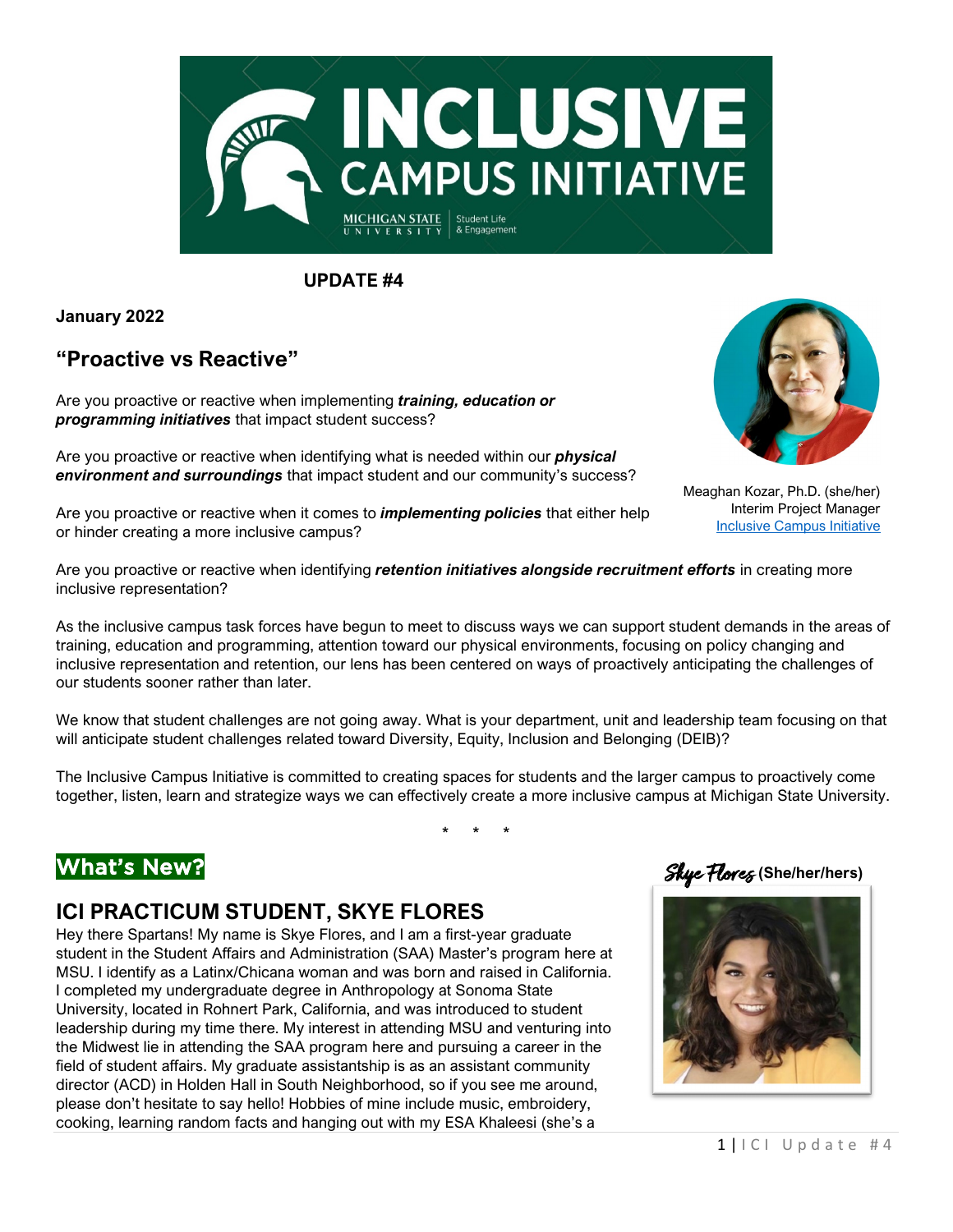cat). I'm looking forward to contributing to the projects occurring at the Inclusive Campus Initiative office and helping address student concerns and demands around DEI.

#### **What are you studying at MSU? What are your areas of interest?**

I am a student in the Student Affairs and Administration master's program here at MSU. I am studying to be a professional in the realm of higher education outside the classroom and rooted in student support/services. I have an interest in beginning my career in the realm of housing but see myself eventually moving into a more permanent campus position in a women's center, DEI office or a non-live-in position in housing and residential education. [\[Read more here\]](https://ocat.msu.edu/inclusive-campus-initiative/skye/)

\* \* \*

## Student Concerns

### **INCLUSIVE CAMPUS VIRTUAL COMMUNITY FORUMS**

The ICI Virtual Community Forums aim to provide a consistent space for increasing communication and visibility of student-centered, on-campus DEI efforts. These forums create an opportunity for students to share concerns, ask questions and engage in a discussion with a guest administrator(s) about a topic centered on campus safety.



We're Baaaaack!

**Monday, Jan. 24** – **Topic: Supporting International Students**, featuring Director of Office of International Students and Scholars, Krista McCallum Beatty and the International Students Association.

**Monday, Feb. 21 – Topic: TBA Monday, March 21 – Topic: TBA**

**ZOOM LINK:** <https://msu.zoom.us/j/97989446241> **PASS:** inclusion

> **All Times at: (5–6:15 p.m. EST)**

[**[View recordings from the five fall 2021 forums here](https://ocat.msu.edu/ici-virtual-community-forums/)**.]

# On-going ICI Project Update

# **INCLUSIVE CAMPUS TASK FORCES – Supporting Student Demands**

The ICI Task Forces are now underway! The teams meet once a month for an extended two-hour meeting. Our initial meetings centered on building relationships among the team, then we dove right into discussions on what has been done, what is being done and what needs to be done to support student demands. We also discussed what the team's realistic expectations were of the task forces knowing we will not be able to accomplish everything.

\* \* \*

#### **Thank you to our [ICI Task Force Members!](https://ocat.msu.edu/ici-task-forces/)**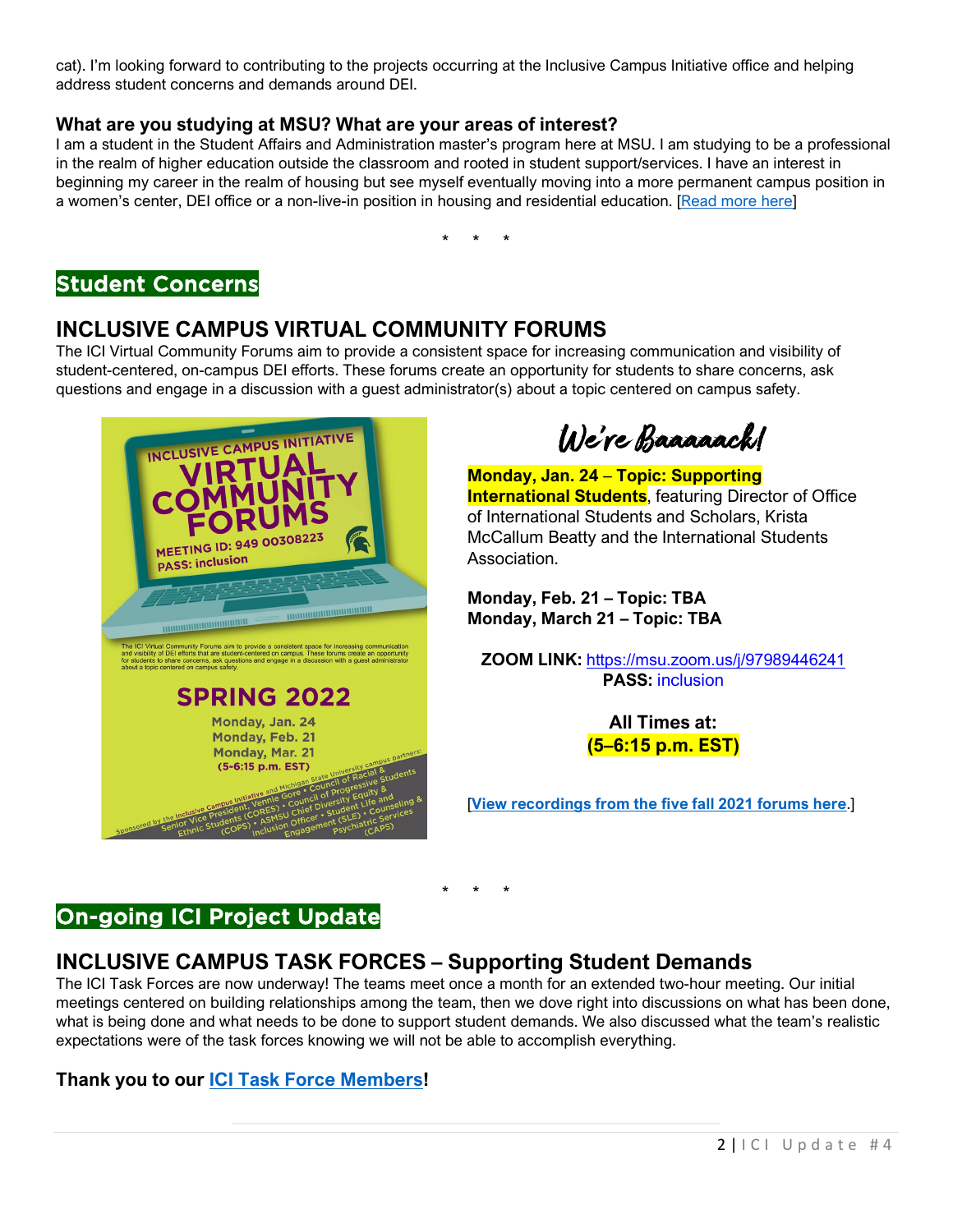## **[MAPPING THE HISTORY OF ACTIVISM AND MARGINALIZED MSU COMMUNITIES](https://ocat.msu.edu/mapping-the-history-of-activism-and-marginalized-msu-communities/)**

#### **Project Description:**

Mapping the History of Marginalized Communities is a living project that honors histories of struggle, achievements and activism of those from marginalized groups. The project seeks to gather existing stories from individuals, groups and organizations within Michigan State University. Designating it a "living project" acknowledges there are stories missing, whether they be unknown or untold in the past, are being written or developing in the present, or are coming into being (future).

We need your help in collecting stories. Submit information here: **[HISTORY COLLECTING FORM](https://docs.google.com/forms/d/e/1FAIpQLSeWdlJOxLilORzKZbPEyAwNwFQliVJv7DgPuUvTaxSXTb3uvQ/viewform)**

**Contact ICI Practicum student, Skye Flores [\(floressk@msu.edu\)](mailto:floressk@msu.edu) with questions.** 

\* \* \*



Save the Dates!

**[Globally Inclusive Language & Images Webinar Series, Part II](https://www.isp.msu.edu/about/dei/global-dei-webinars/)  ["Putting into Practice"](https://www.isp.msu.edu/about/dei/global-dei-webinars/) Jan. 26 (3-4:30 p.m.) [Join via Zoom](https://msu.zoom.us/j/94867854480?pwd=dFI2aFd0OU8wQ0sweXVPaUJlakhiZz09) Passcode:** GlobalDEI

**[MSU Identity in the Workplace Virtual Panel Series](https://careernetwork.msu.edu/events/)**

Michigan State University, Jan. 24-27 Diversity Virtual Career Fair, Feb. 2 (3-6 p.m.)

**[Queering Racial Justice Summit](https://gscc.msu.edu/programs/QueeringRacialJusticeSummit.html)**

Michigan State University March 18-19

**MSU'S RACE IN TWENTY-FIRST CENTURY AMERICAS CONFERENCE** 

**"Race and Rights: Empowering Our Communities"** Michigan State University • Mar. 29–30, 2022

**[Día de la Mujer Conference \(DDLM\)](http://ddlm.ocat.msu.edu/)**

**"El Sol Que Deshace El Nudo: Ardiento Nuevas Raices"** Michigan State University, Kellogg Hotel & Conference Center April 16 (8 a.m-4 p.m.)

\* \* \*